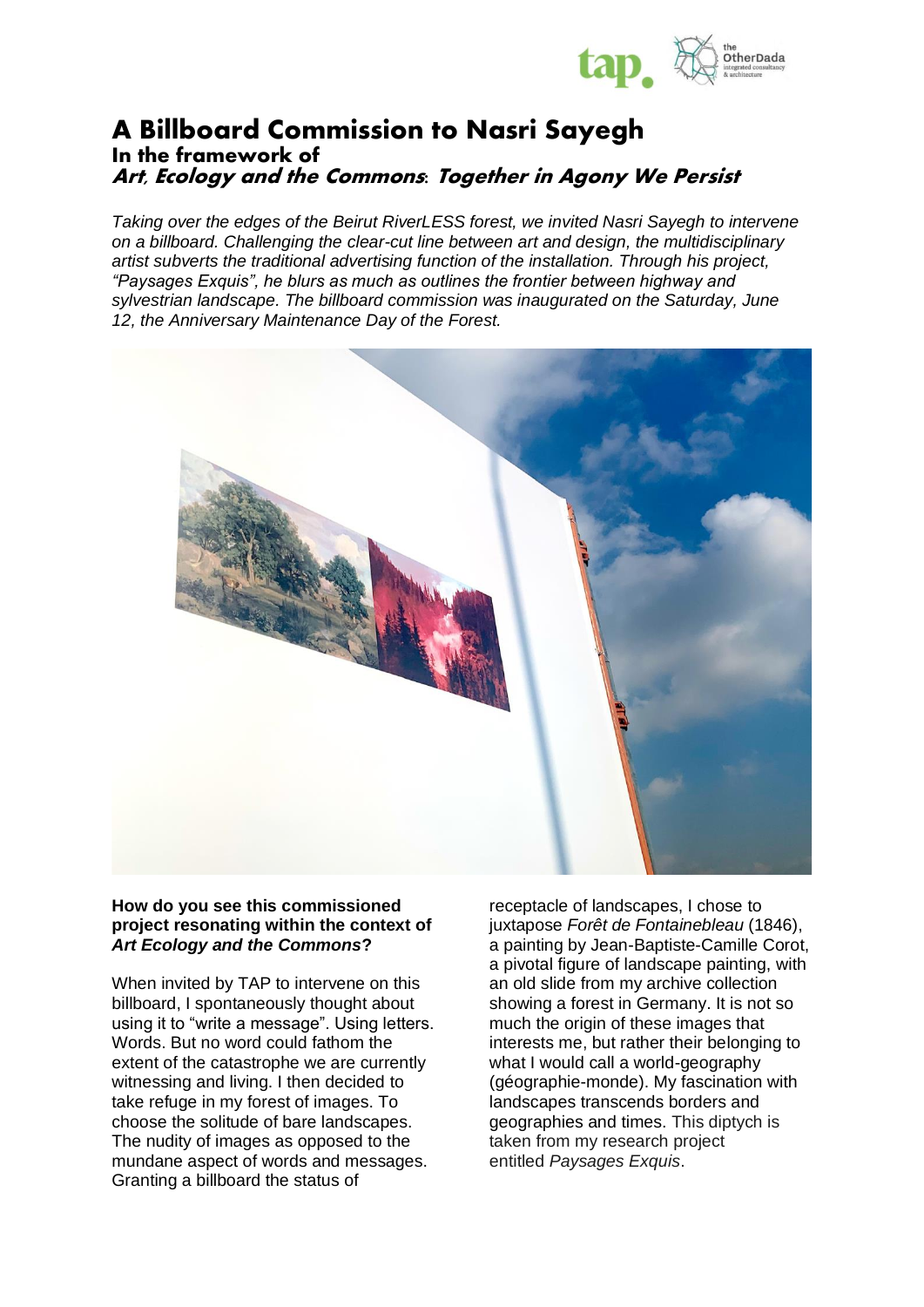

## **How did this project emerge ? Was it more responsive to an external context or an internal impulse?**

The dictionary of the French Academy defines the masculine noun "landscape" as follows:

*- The extent of a territory that the eye can embrace.*

*- Extended area whose appearance is specific to a place, to a region, which presents particular characters.*

*- Graphic or pictorial work taking as subject the representation, the description of natural sites. By extension. The genre consists of works where the representation of nature is not taken for decoration but is the motive, the main subject.*

*- Set of phenomena, combination of elements that are offered to observation, to reflection.*

*Paysages Exquis* [Exquisite Landscapes] is a research, an attempt to make sense of my incurable obsession with landscape. Is this an operation of displacement through collage and other incongruous and

sometimes exquisite marriage of images? A surreal apposition of images in service of a new narration, another history, an after-image? Whether via mobile phones, cameras – be they digital, disposable or instant – or medical imaging (as I sometimes probe my own interior landscapes using MRI and other kinds of X-rays), all mediums are crucial to attempt the image and exhaust the motif. In the footsteps of Aby Warburg and Roland Barthes, *Paysages Exquis* presents itself as an essay with the inner ambition to construct a new atlas.

## **How does** *Paysages Exquis***, originally a photography project, morph under the new context of the billboard as a graphic commercial medium? Does it subvert it?**

While waiting to cut down, to behead these tacky billboards, one can dress them in vulgar and vain artist images. The nudity of the landscape as an attempt at an antidote  $-$  or a cry?  $-$  in the face of disaster. Nothing to me is more subversive and more humbling than nature.